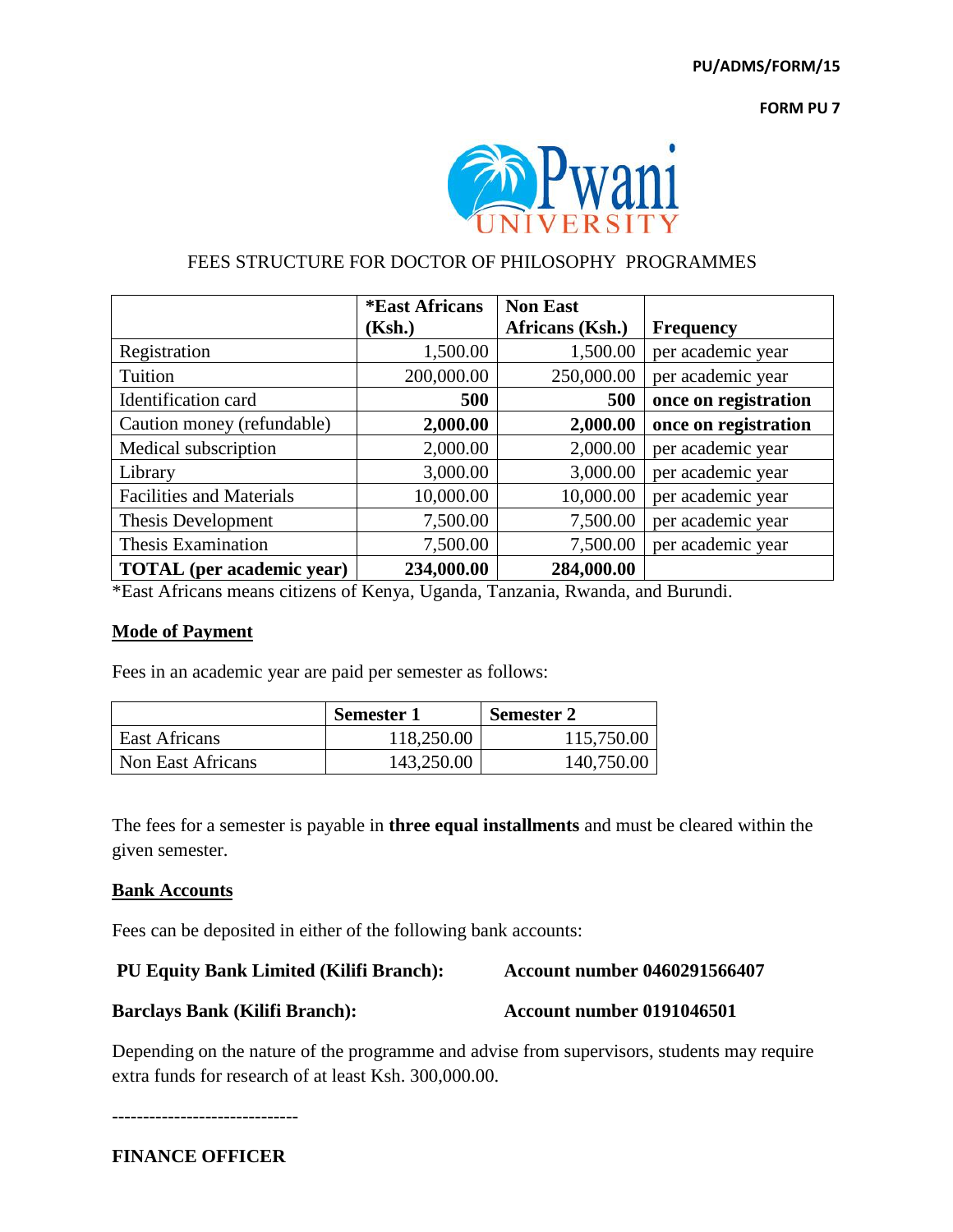**FORM PU 7**



## FEES STRUCTURE FOR PhD PROGRAMMES (CONTINUING STUDENTS)

|                                  | <i><b>*East Africans</b></i> | <b>Non East</b> |                   |
|----------------------------------|------------------------------|-----------------|-------------------|
|                                  | (Ksh.)                       | Africans (Ksh.) | <b>Frequency</b>  |
| Registration                     | 1,500.00                     | 1,500.00        | per academic year |
| Tuition                          | 200,000.00                   | 250,000.00      | per academic year |
| Medical subscription             | 2,000.00                     | 2,000.00        | per academic year |
| Library                          | 3,000.00                     | 3,000.00        | per academic year |
| <b>Facilities and Materials</b>  | 10,000.00                    | 10,000.00       | per academic year |
| Thesis Development               | 7,500.00                     | 7,500.00        | per academic year |
| Thesis Examination               | 7,500.00                     | 7,500.00        | per academic year |
| <b>TOTAL</b> (per academic year) | 231,500.00                   | 281,500.00      |                   |

\*East Africans means citizens of Kenya, Uganda, Tanzania, Rwanda, and Burundi.

## **Mode of Payment**

Fees in an academic year are paid per semester as follows:

|                   | <b>Semester 1</b> | <b>Semester 2</b> |  |
|-------------------|-------------------|-------------------|--|
| East Africans     | 115,750.00        | 115,750.00        |  |
| Non East Africans | 140,750.00        | 140,750.00        |  |

The fees for a semester is payable in **three equal installments** and must be cleared within the given semester.

### **Bank Accounts**

Fees can be deposited in either of the following bank accounts:

## **PU Equity Bank Limited (Kilifi Branch): Account number 0460291566407**

**Barclays Bank (Kilifi Branch): Account number 0191046501**

Depending on the nature of the programme and advise from supervisors, students may require extra funds for research of at least Ksh. 300,000.00.

------------------------------

**FINANCE OFFICER**